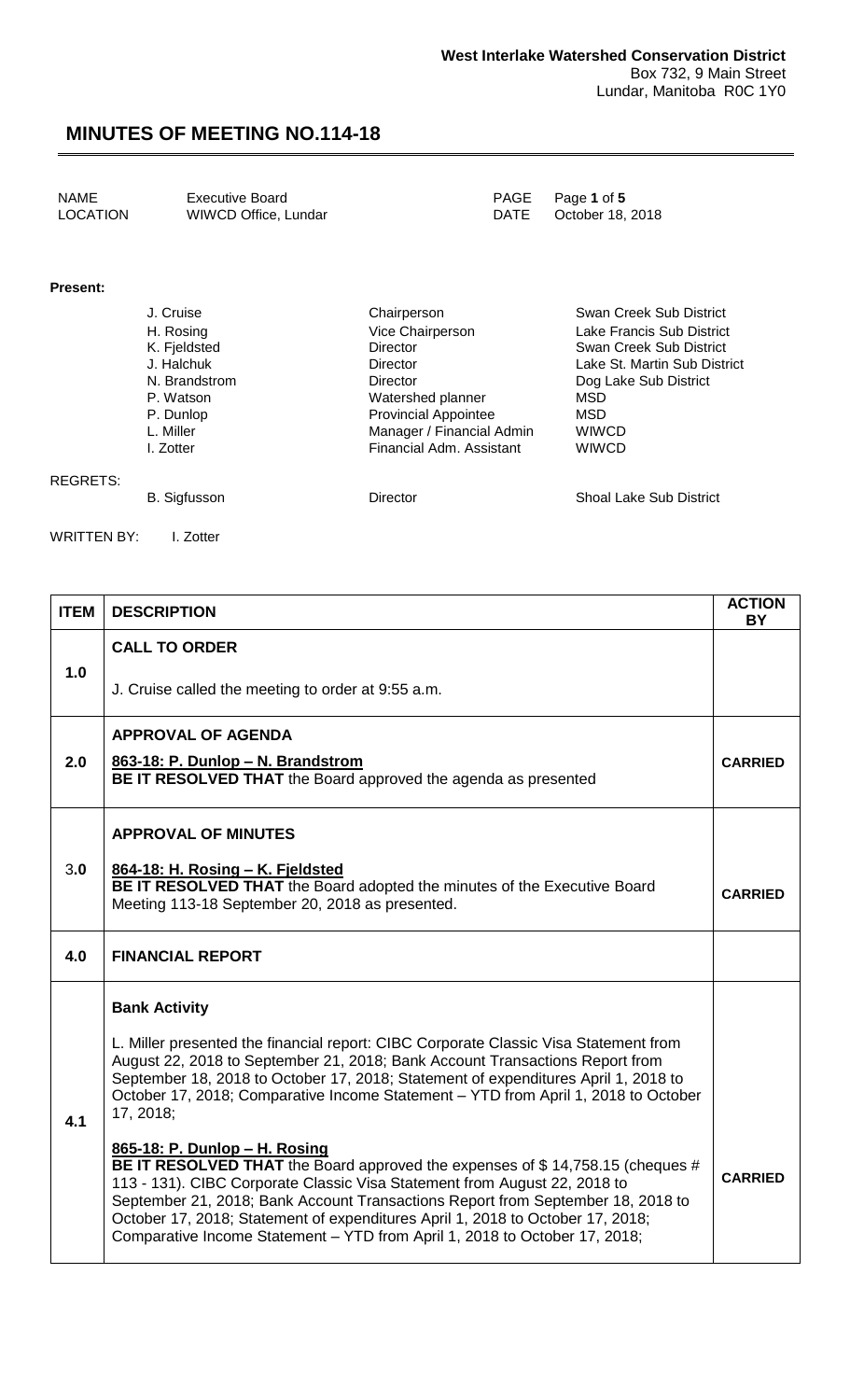| <b>NAME</b> | LOCATION                                                                                                                                                               | <b>Executive Board</b><br>WIWCD Office, Lundar                                                                                                                                                                                                                                                                                                                                                                                                                                                                                                                                                                                                                                                                                                                                                         | PAGE<br>DATE | Page 2 of 5<br>October 18, 2018 |  |
|-------------|------------------------------------------------------------------------------------------------------------------------------------------------------------------------|--------------------------------------------------------------------------------------------------------------------------------------------------------------------------------------------------------------------------------------------------------------------------------------------------------------------------------------------------------------------------------------------------------------------------------------------------------------------------------------------------------------------------------------------------------------------------------------------------------------------------------------------------------------------------------------------------------------------------------------------------------------------------------------------------------|--------------|---------------------------------|--|
|             |                                                                                                                                                                        | <b>SUB DISTRICT RECOMMENDATIONS</b>                                                                                                                                                                                                                                                                                                                                                                                                                                                                                                                                                                                                                                                                                                                                                                    |              |                                 |  |
|             |                                                                                                                                                                        | Sample Letter to partner municipality presented to the Board, where the WIWCD<br>addressing the importance of meeting's attendance by their representatives and asking<br>municipalities to appoint representatives, who are motivated and dedicated to be a part<br>of the WIWCD. Letters will be signed and mailed next week.                                                                                                                                                                                                                                                                                                                                                                                                                                                                        |              |                                 |  |
|             | Due to the upcoming election The Board decided to move Annual General Meeting to<br>November - December.<br>The Board briefly discussed Sub District's recommendation. |                                                                                                                                                                                                                                                                                                                                                                                                                                                                                                                                                                                                                                                                                                                                                                                                        |              |                                 |  |
|             |                                                                                                                                                                        |                                                                                                                                                                                                                                                                                                                                                                                                                                                                                                                                                                                                                                                                                                                                                                                                        |              |                                 |  |
|             |                                                                                                                                                                        | $\triangleright$ To increase rebate for the Fuel Tank(s) Rebate Program in order to attract more<br>applicants. Perhaps funding for casing extension can be reduced for this<br>purposes; Tabled                                                                                                                                                                                                                                                                                                                                                                                                                                                                                                                                                                                                       |              |                                 |  |
|             |                                                                                                                                                                        | $\triangleright$ To increase financial assistance through the Riparian Management Program for<br>fencing dugouts, the amount should be greater than \$5000.00; Tabled                                                                                                                                                                                                                                                                                                                                                                                                                                                                                                                                                                                                                                  |              |                                 |  |
| 5.0         |                                                                                                                                                                        | $\triangleright$ Land adjacent to the shoreline is leased to the agricultural producer by Crown<br>Land on a short term Lease. This condition is preventing farmers from fencing<br>the lake and utilising the land in more feasible manner. It is possible that these<br>areas will be transitioning into Wildlife Management areas. However, poor<br>management of the existing wildlife area observed in some locations in the past.<br>Members expressed concerns that the potential transitioning can pose a greater<br>risk for fires in the area. Members suggested to send a letter to the Crown Land<br>Office and to the Manitoba Sustainable Development / Wildlife Management<br>Branch expressing concerns pertaining to this issue; The Board agreed not to<br>intervene on this matter; |              |                                 |  |
|             |                                                                                                                                                                        | > Members suggested to draft a letter to Manitoba Sustainable Development /<br>Wildlife Branch in reference to the reduction of game bird refuge areas and its<br>better management; Staff to prepare the letter to be approved by the Board<br>at next executive meeting.                                                                                                                                                                                                                                                                                                                                                                                                                                                                                                                             |              |                                 |  |
|             |                                                                                                                                                                        | $\triangleright$ To set up a presentation with Soil Specialist and to organize a workshop for<br>public for educational purposes; The Board decided to invite the specialist to<br>the Annual General Meeting.                                                                                                                                                                                                                                                                                                                                                                                                                                                                                                                                                                                         |              |                                 |  |
|             |                                                                                                                                                                        | $\triangleright$ To explore the possibility to provide the financial assistance to agricultural<br>producers with purchase of chemical storage facilities. Tabled                                                                                                                                                                                                                                                                                                                                                                                                                                                                                                                                                                                                                                      |              |                                 |  |
|             |                                                                                                                                                                        | $\triangleright$ To amalgamate Lake St. Martin and Dog Lake Sub District for the purposes of<br>better management and establishment of the quorum during Sub District<br>Meetings. Tabled                                                                                                                                                                                                                                                                                                                                                                                                                                                                                                                                                                                                              |              |                                 |  |
|             |                                                                                                                                                                        | $\triangleright$ To partnership with organizations involved in development and construction of<br>Lake St. Martin and Lake Manitoba Channels with intent to initiate projects<br>directed to enhance and to improve fish and wildlife habitat. The Board agreed<br>not to intervene on this matter;                                                                                                                                                                                                                                                                                                                                                                                                                                                                                                    |              |                                 |  |
| 6.0         |                                                                                                                                                                        | <b>OLD BUSINESS</b>                                                                                                                                                                                                                                                                                                                                                                                                                                                                                                                                                                                                                                                                                                                                                                                    |              |                                 |  |
|             |                                                                                                                                                                        | <b>Integrated Watershed Management plan (IWMP)</b>                                                                                                                                                                                                                                                                                                                                                                                                                                                                                                                                                                                                                                                                                                                                                     |              |                                 |  |
| 6.1         |                                                                                                                                                                        | There is no new information presented to the Board.                                                                                                                                                                                                                                                                                                                                                                                                                                                                                                                                                                                                                                                                                                                                                    |              |                                 |  |
|             |                                                                                                                                                                        | Project Management Team (PMT) meeting will be scheduled and announced later.                                                                                                                                                                                                                                                                                                                                                                                                                                                                                                                                                                                                                                                                                                                           |              |                                 |  |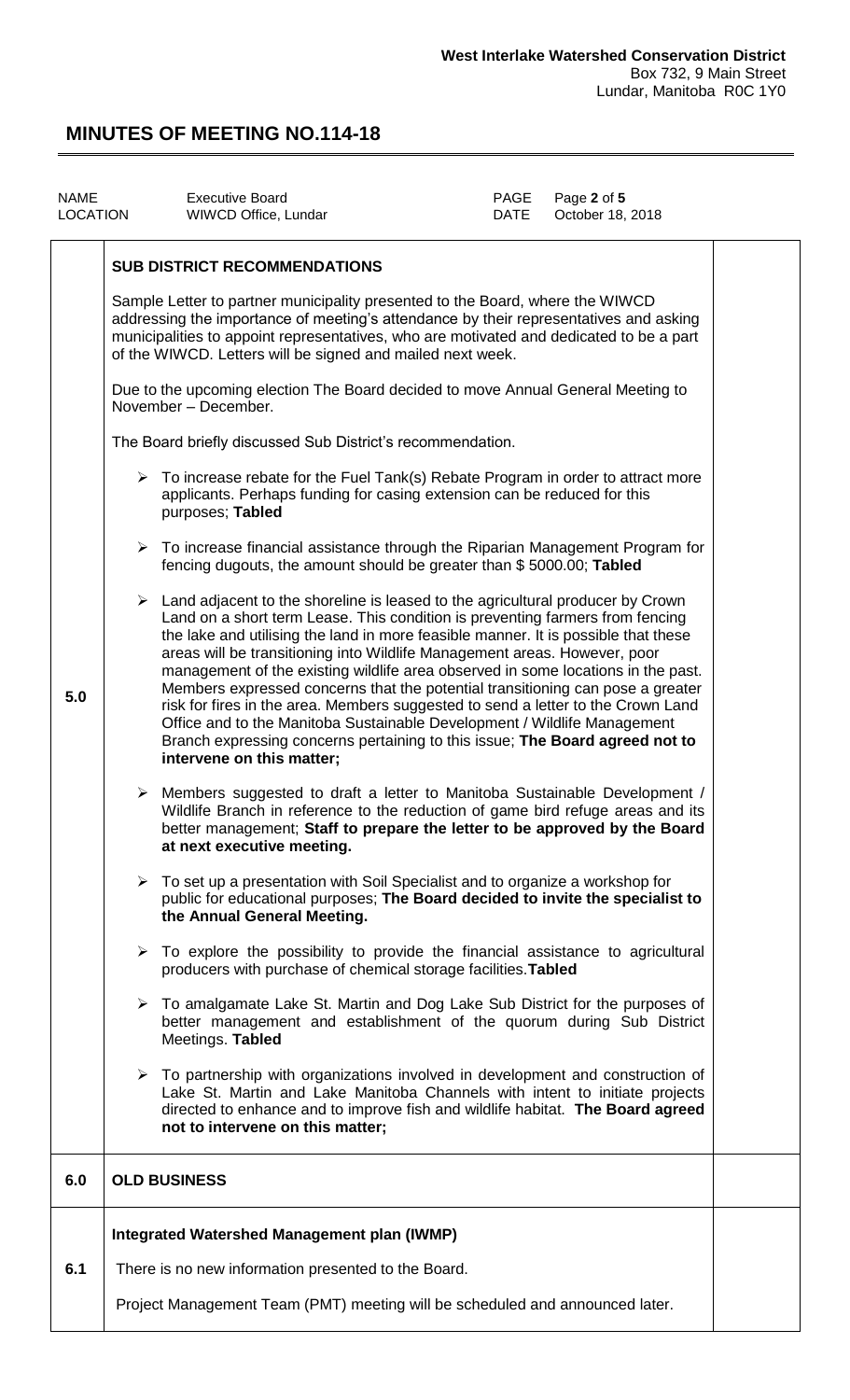| <b>NAME</b><br>LOCATION | <b>Executive Board</b><br>WIWCD Office, Lundar                                                                                                      | PAGE<br><b>DATE</b> | Page 3 of 5<br>October 18, 2018 |                |
|-------------------------|-----------------------------------------------------------------------------------------------------------------------------------------------------|---------------------|---------------------------------|----------------|
|                         | <b>Winter Watering System Applications</b>                                                                                                          |                     |                                 |                |
| 6.2                     | Respond from M. Emilson has been received, he agreed to modify his project.                                                                         |                     |                                 |                |
|                         | K. Kallstrom is waiting for electrician to complete his Winter Off Site Watering System<br>Project.                                                 |                     |                                 |                |
|                         | B. Johnson and I. Johnson projects are in progress.                                                                                                 |                     |                                 |                |
|                         | Letter to C. Kopec presented for the Board review; will be sent this week.                                                                          |                     |                                 |                |
|                         | Request from C. Wimmer received to change site location.                                                                                            |                     |                                 |                |
|                         | WIWCD received new application for the Winter Off Site Watering System.                                                                             |                     |                                 |                |
|                         | 866-18: N. Brandstrom - H. ROsing<br>BE IT RESOLVED THAT the Board approved J. Keen applications pending on the<br>inspection.                      |                     |                                 | <b>CARRIED</b> |
|                         | <b>Hatchery Drain</b>                                                                                                                               |                     |                                 |                |
| 6.3                     | M. Lowdon has applied for licenses to install spawning shoals at Hatchery Drain and<br>Swan Creek Drain.                                            |                     |                                 |                |
|                         | <b>Policy</b>                                                                                                                                       |                     |                                 |                |
| 6.4                     | Review of the WIWCD Policy and Procedures Manual (Section 1 – Section 2.13) tabled<br>to next executive meeting.                                    |                     |                                 |                |
|                         | <b>RM's Levies Letters</b>                                                                                                                          |                     |                                 |                |
| 6.5                     | Letters have been sent to all RMs. RM of West Interlake requested to adjust their second<br>half levy accordingly to the Provincial Grant received. |                     |                                 |                |
|                         | <b>Riparian Management</b>                                                                                                                          |                     |                                 |                |
| 6.6                     | G. Bednarek project is completed, pictures of fence and watering system were presented<br>to the Board.                                             |                     |                                 |                |
|                         | S. Bishop submitted application for the Riparian Management Program. Project site has<br>not been inspected yet.                                    |                     |                                 |                |
| 6.7                     | <b>Advertising</b>                                                                                                                                  |                     |                                 |                |
|                         | The advertisement placed in Express Weekly for the Goose Shoot. The WIWCD<br>ordered 100 magnetic calendars for 2019.                               |                     |                                 |                |
|                         | <b>WIWCD Proposed Boundaries</b>                                                                                                                    |                     |                                 |                |
| 6.8                     | New map with proposed and adjusted boundaries has not been received.                                                                                |                     |                                 |                |
| 6.9.                    | <b>AGM</b><br>The Board decided to hold AGM late November - early December in Chatfield.                                                            |                     |                                 |                |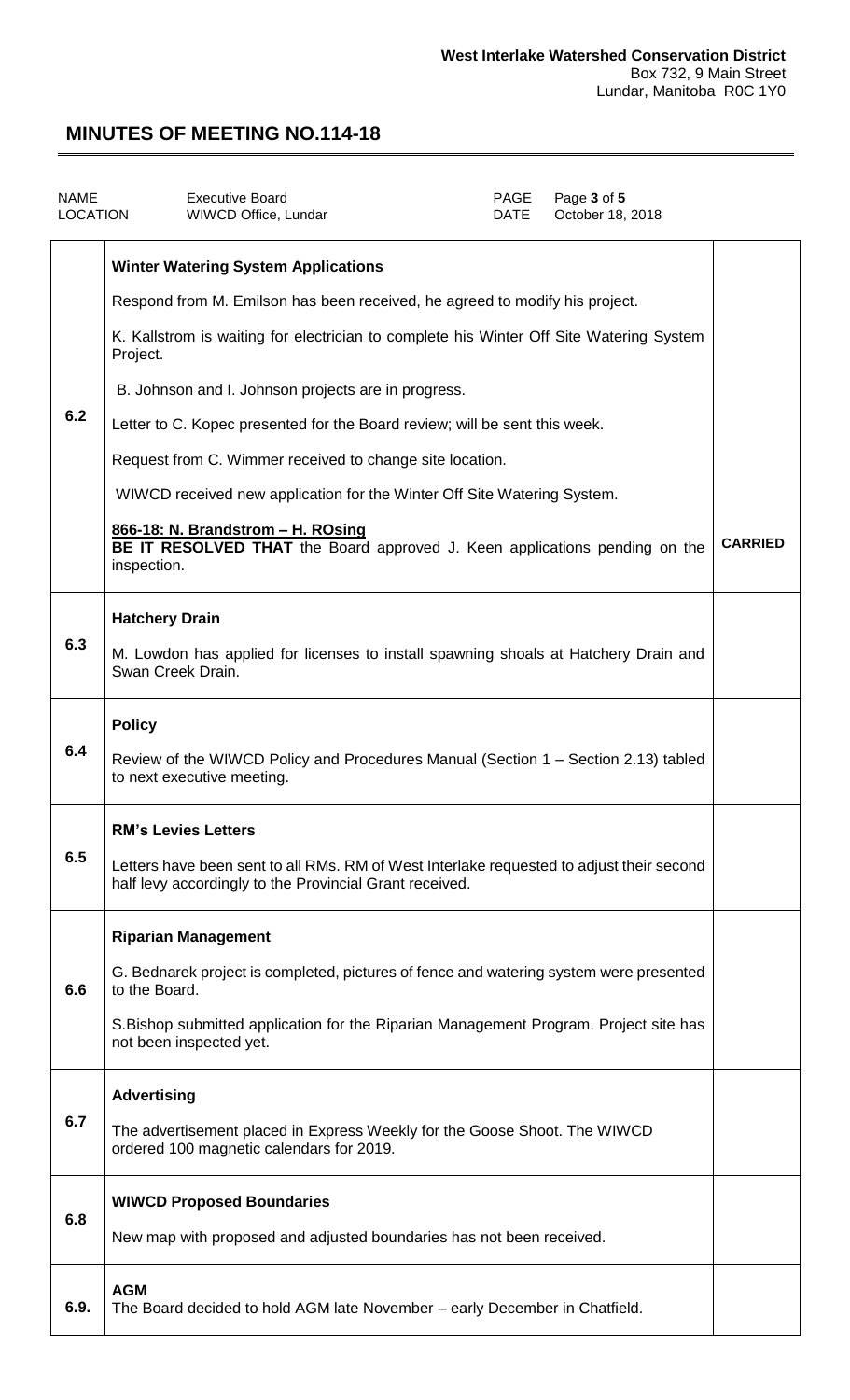| <b>NAME</b><br><b>LOCATION</b> | <b>Executive Board</b><br><b>PAGE</b><br>Page 4 of 5<br>October 18, 2018<br><b>WIWCD Office, Lundar</b><br><b>DATE</b>                                                                                                                                                                                                                                                                                                                                                                                                                                                                                                                                                                                                                                                                                                                                                                                                                                                                                                                                                                                                                |                |
|--------------------------------|---------------------------------------------------------------------------------------------------------------------------------------------------------------------------------------------------------------------------------------------------------------------------------------------------------------------------------------------------------------------------------------------------------------------------------------------------------------------------------------------------------------------------------------------------------------------------------------------------------------------------------------------------------------------------------------------------------------------------------------------------------------------------------------------------------------------------------------------------------------------------------------------------------------------------------------------------------------------------------------------------------------------------------------------------------------------------------------------------------------------------------------|----------------|
| 6.10                           | <b>Green Kids</b><br>Schools were contacted by email with a short introduction of Green Kids Inc. and<br>announcement of upcoming workshops. Green Kids Inc organizing the schedule.                                                                                                                                                                                                                                                                                                                                                                                                                                                                                                                                                                                                                                                                                                                                                                                                                                                                                                                                                  |                |
| 7.0                            | <b>NEW BUSINESS</b>                                                                                                                                                                                                                                                                                                                                                                                                                                                                                                                                                                                                                                                                                                                                                                                                                                                                                                                                                                                                                                                                                                                   |                |
| 7.1                            | <b>Bank</b><br>Staff received verbal approval from the Board of Directors to travel to Stonewall as<br>needed for banking purposes.                                                                                                                                                                                                                                                                                                                                                                                                                                                                                                                                                                                                                                                                                                                                                                                                                                                                                                                                                                                                   |                |
| 8.0                            | <b>REPORTS</b>                                                                                                                                                                                                                                                                                                                                                                                                                                                                                                                                                                                                                                                                                                                                                                                                                                                                                                                                                                                                                                                                                                                        |                |
| 8.1                            | Chairperson<br>N/A                                                                                                                                                                                                                                                                                                                                                                                                                                                                                                                                                                                                                                                                                                                                                                                                                                                                                                                                                                                                                                                                                                                    |                |
| 8.2                            | <b>MCDA Rep Report</b><br>MCDA Rep presented verbal report. MCDA Board Meeting Minutes dated September 5,<br>2018 are on file at the office.                                                                                                                                                                                                                                                                                                                                                                                                                                                                                                                                                                                                                                                                                                                                                                                                                                                                                                                                                                                          |                |
| 8.3                            | <b>Manager Report</b><br>Manager verbally reported to the Board on current activities of the WIWCD                                                                                                                                                                                                                                                                                                                                                                                                                                                                                                                                                                                                                                                                                                                                                                                                                                                                                                                                                                                                                                    |                |
| 9.0                            | <b>IN CAMERA DISCUSSION</b><br>N/A                                                                                                                                                                                                                                                                                                                                                                                                                                                                                                                                                                                                                                                                                                                                                                                                                                                                                                                                                                                                                                                                                                    |                |
| 10.0                           | <b>CORRESPONDENCE</b><br>Email from S. Goertzen pertaining Manitoba Conservation Districts Awards;<br>$\triangleright$ Provincial announcement in regards to appointments to fish and wildlife<br>enhancement fund board;<br>$\triangleright$ Email from D. Rheault regarding water sampling procedure and safety;<br>$\triangleright$ Request from Lundar Fire Department to donate an auction prize for the<br>upcoming 1 <sup>st</sup> Annual Halloween Social;<br>The email from M.Baert, Regional Supervisor of Central Region - Interlake<br>Environmental Compliance and Enforcement regarding well sealing at The<br>Narrows Lodge. The well has gasoline odours, the project is postponed until more<br>information is collected;<br>> Loblaw Water Fund announcement for Call for Proposals;<br>> Information regarding Admin Meeting and Manager's Meeting on Dec 10, 2018;<br>$\triangleright$ Agenda for the 43 <sup>rd</sup> MCDA Conservation Conference;<br>> Information regarding Red River Basin / Cold Climate Agricultural Nutrients BMP<br>Workshop on April 16-17, 2019, at University of Minnesota-Crookston. |                |
| 11.0                           | <b>NEXT MEETING:</b><br><b>November 15, 2018</b><br>10:00 A.M.<br><b>WIWCD Office, Lundar</b>                                                                                                                                                                                                                                                                                                                                                                                                                                                                                                                                                                                                                                                                                                                                                                                                                                                                                                                                                                                                                                         |                |
| 12.0                           | <b>ADJOURNMENT</b><br>867-18 J. Halchuk - H. Rosing<br>BE IT RESOLVED THAT we adjourn at 11:50 a.m.                                                                                                                                                                                                                                                                                                                                                                                                                                                                                                                                                                                                                                                                                                                                                                                                                                                                                                                                                                                                                                   | <b>CARRIED</b> |